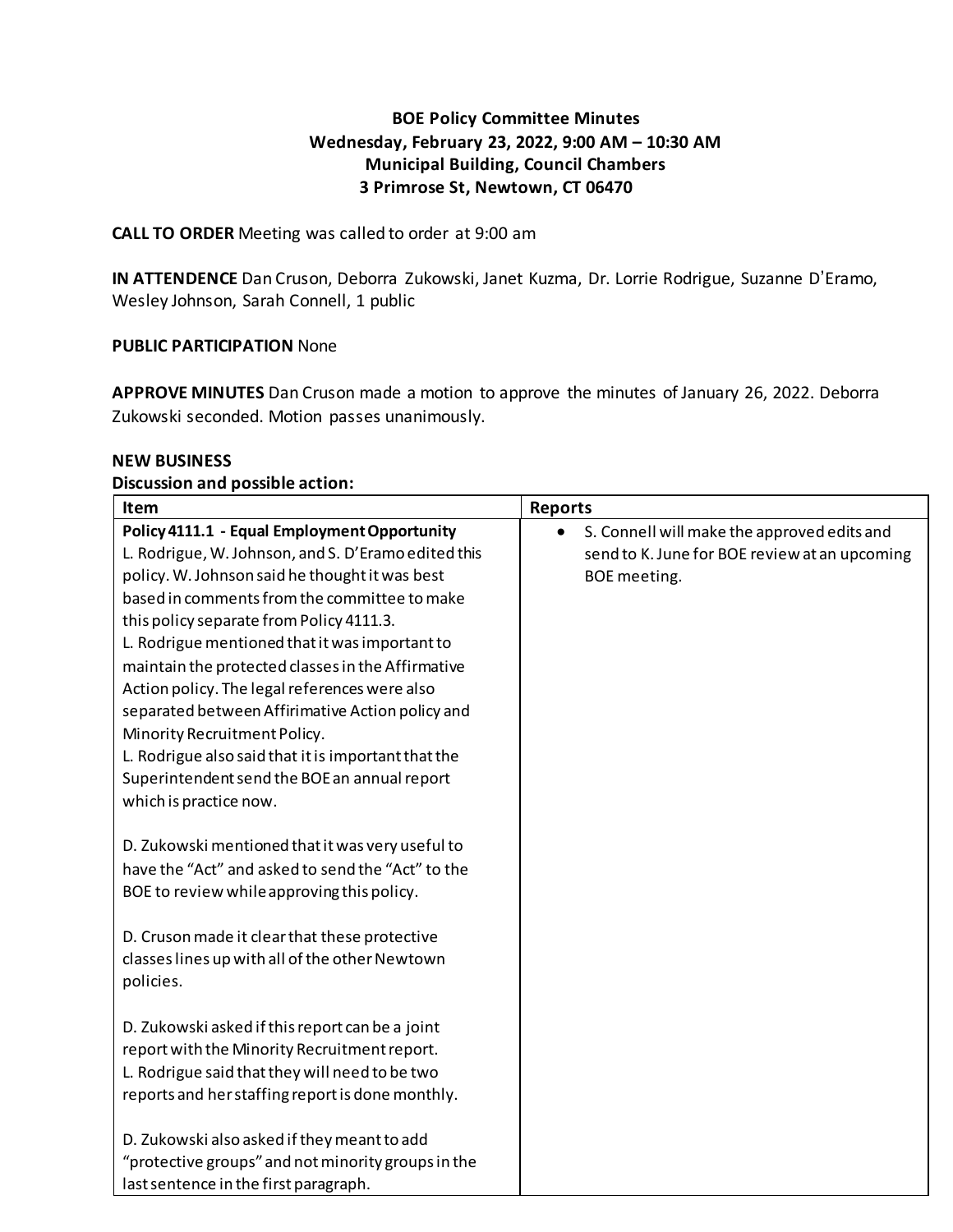| The committee agreed that it was best to strike the                                            |                                                                |
|------------------------------------------------------------------------------------------------|----------------------------------------------------------------|
| last sentence in the paragraph.                                                                |                                                                |
| D. Zukowski also asked if there will be a regulation                                           |                                                                |
| attached to this policy. S. D'Eramo said that, as                                              |                                                                |
| discussed, there will be no regulation with this                                               |                                                                |
| policy.                                                                                        |                                                                |
| L. Rodrigue said that if there is a regulation, it will                                        |                                                                |
| be brought to the A-Team first for review first then                                           |                                                                |
| to the BOE for their information.                                                              |                                                                |
| Policy 4111.3- Plan for Minority Recruitment and                                               | S. Connell will send to K. June for BOE review at<br>$\bullet$ |
| <b>Selection</b>                                                                               | an upcoming BOE meeting.                                       |
| L. Rodrigue, W. Johnson, and S. D'Eramo edited this                                            |                                                                |
| policy to be separate from Policy 4111.1.                                                      |                                                                |
| D. Zukowski asked if this policy will have a                                                   |                                                                |
| regulation as well.                                                                            |                                                                |
| L. Rodrigue said she can look at the sample                                                    |                                                                |
| regulations and how to operationalize it.                                                      |                                                                |
| D. Cruson said that in the past we have opted to                                               |                                                                |
| put something that could easily be in the regulation                                           |                                                                |
| into the actual policy. It can bring more strength to                                          |                                                                |
| the policy.                                                                                    |                                                                |
| W. Johnson said this policy has some "teeth" to it                                             |                                                                |
| and very strong as is but to add in a regulation that                                          |                                                                |
| specifically mentioned HBIC.                                                                   |                                                                |
|                                                                                                |                                                                |
| The committee agreed.                                                                          |                                                                |
|                                                                                                | $\bullet$                                                      |
| Policy 4112.5 - Security Check / Reference Checks<br>The policy came directly from Shipman and | S. Connell will make the approved edits and                    |
|                                                                                                | send to K. June for BOE review at an upcoming                  |
| Goodwin. S. D'Eramo said that we originally                                                    | BOE meeting.                                                   |
| received input from Shipman and Goodwin                                                        |                                                                |
| because the employment checks are extensive.<br>S. D'Eramo mentioned there is one more "number |                                                                |
|                                                                                                |                                                                |
| of day mention" that needs to be struck from the<br>policy. S. Connell will make that edit.    |                                                                |
|                                                                                                |                                                                |
| The previous committee also made the decision to                                               |                                                                |
| strike the paragraph that outlines "Credit Checks".                                            |                                                                |
| The committee agreed that it is not appropriate to                                             |                                                                |
| run a credit check on every employee and it is not                                             |                                                                |
| mandatory.                                                                                     |                                                                |
| D. Zukowski asked what would happen if someone                                                 |                                                                |
| who had multiple bankruptcies tried to become an<br>employee that handles the finances.        |                                                                |
|                                                                                                |                                                                |
| D. Cruson said that if it is in the policy, then we                                            |                                                                |
| would have to run a credit check on every teacher                                              |                                                                |
| that was hired even though they do not handle                                                  |                                                                |
| money.                                                                                         |                                                                |
| S. D'Eramo said that positions that handle finances                                            |                                                                |
| can still have a credit check even though it is not in<br>the policy.                          |                                                                |